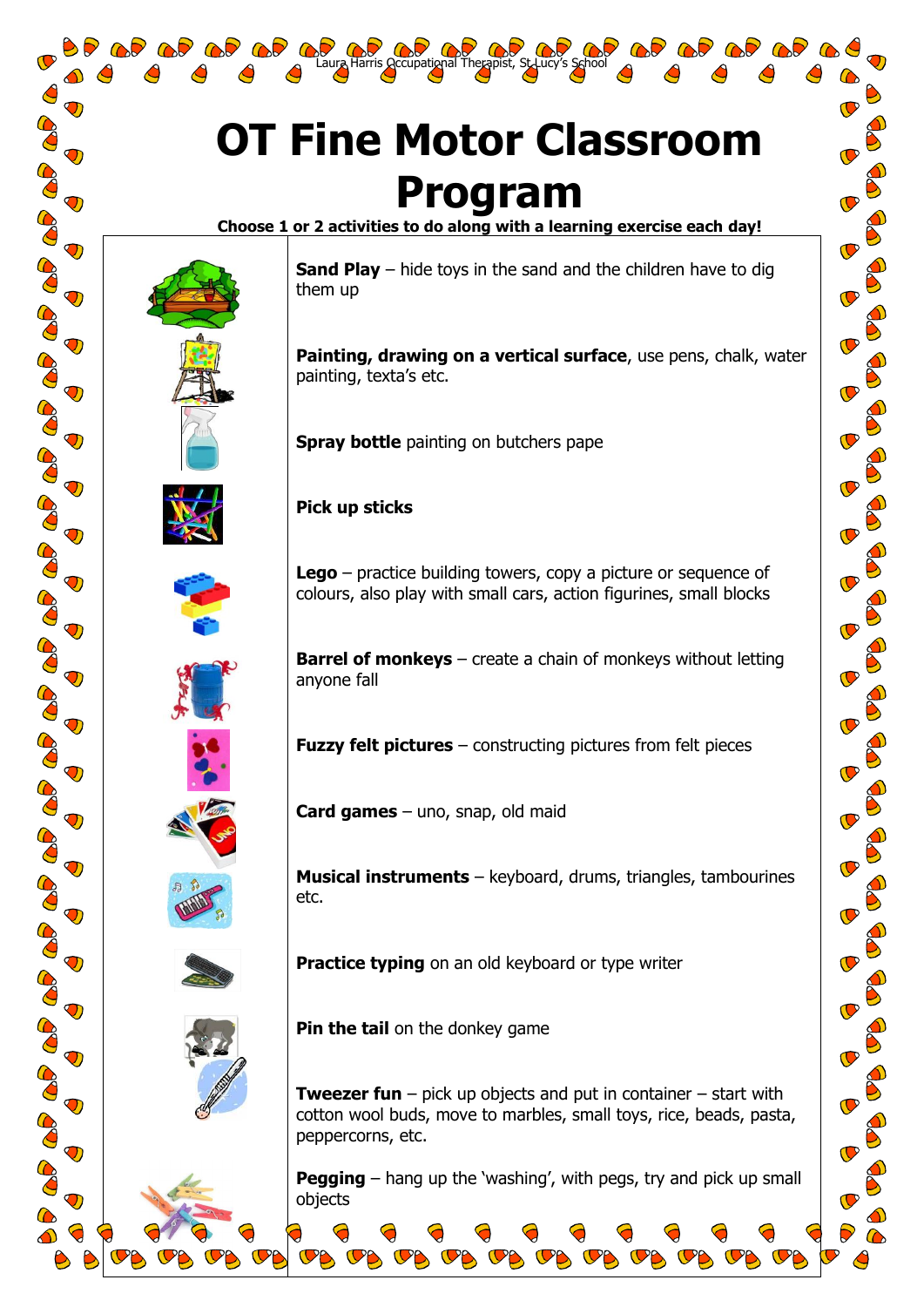$\bigcirc$ 

 $\overline{\mathbf{O}}$ 

 $\bigcirc$ 

 $\bigcirc$ 

 $\bigcirc$ 

 $\bigcirc$ 

 $\bigcirc$ 

 $\bigcirc$ 

 $\bigcirc$ 

 $\bigcirc$ 

 $\overline{\mathbf{O}}$ 

 $\bigcirc$ 

 $\bigcirc$ 

 $\bigcirc$ 

 $\bigcirc$ 

 $\bigcirc$ 

 $\bigcirc$ 

 $\bigcirc$ 

 $\bigcirc$ 

 $\bigcirc$ 

 $\bigcirc$ 

 $\mathbf{Q}$ 

CO

**OP OP OP OP O** 























**Sorting games** – sort through a number of items according to shape, colour or size. Items could be: buttons, shells, nuts and bolts, lego pieces, small pasta, beads, scraps of different textured materials and put them into different containers. Repeat with a blind fold

**Pinning** – with a picture ontop of a folded towel, prick holes around the outside of the picture

**Paper tearing** – tear news paper or coloured paper to make a collage, crumple into balls and stick to make a picture or design

**Paper clip chains** – make bracelets, necklaces etc.

Laura Harris Occupational Therapist, St. Lucy's School

**Threading and beading** - Thread beads, cotton reels, cut plastic drinking straws, large buttons or macaroni to make a necklace or bracelet, use string, shoelaces, thin plastic tubing or wool.

**Lacing Cards** – cut out a picture, punch holes around the circumference and lace using the under and over technique

**Marble games** - Try to turn the hand over and back without dropping any marbles, try playing a boules game with marbles

**Pipe cleaner twister** – make people, animals, houses etc with pipecleaners. You can thread beads or pasta onto the pipecleaners for extra effect.

**Sticker fun**

## **Rolling stamps**

**Eye drop** water transfer game

## **Puzzles**

**Elastic band boards** – stretch elastic bands over a nail board

**Playdough play** – roll, squeeze, pinch, and fingers in, pat out flat-

**Hand and Finger puppets**